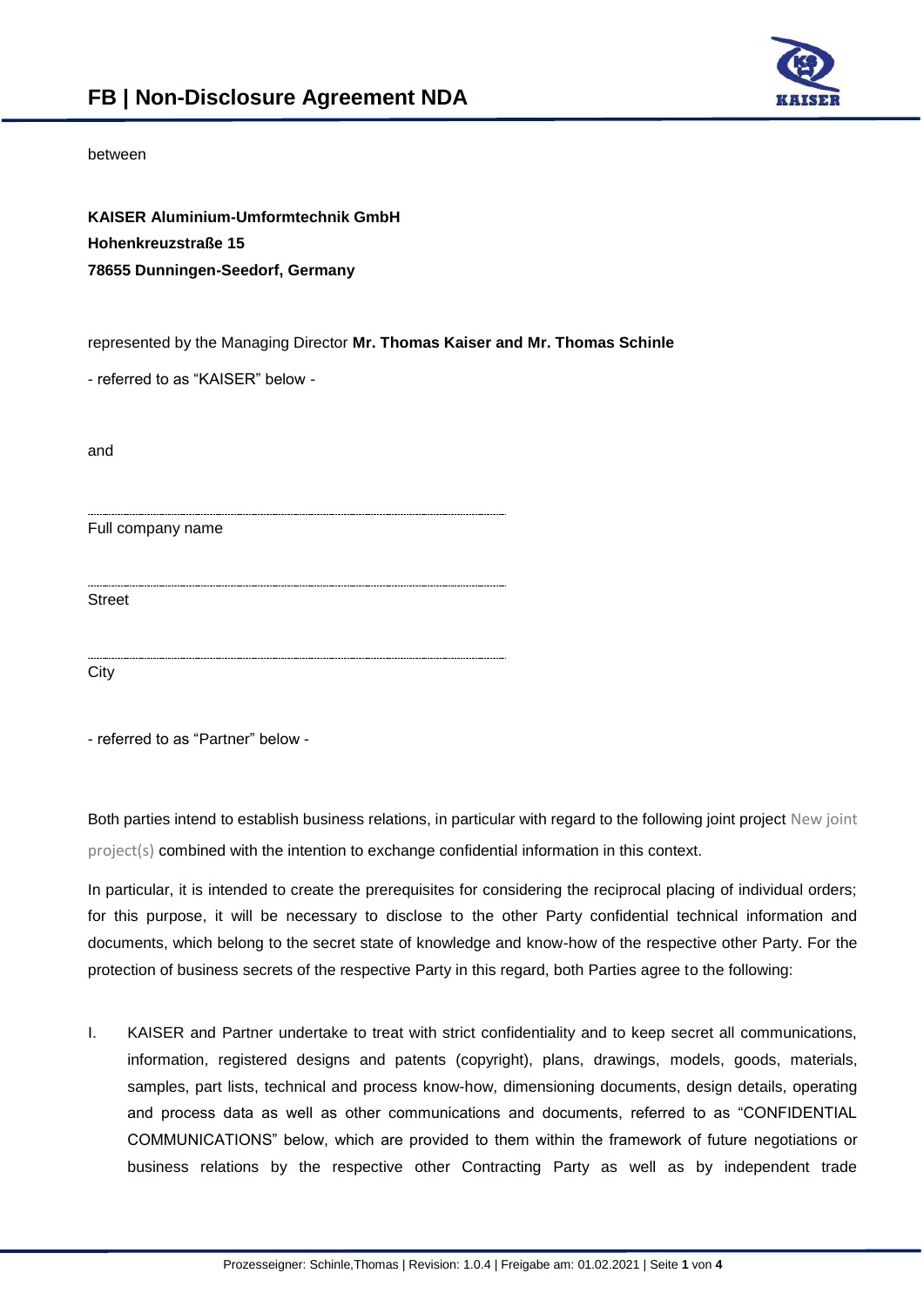

representatives; unless both Parties have agreed in writing beforehand to disclose to a named third party information belonging to these CONFIDENTIAL COMMUNICATIONS.

For the above mentioned information the contracting party reserves all rights (including copyrights and the right to register industrial property rights).

KAISER and Partner will take care to ensure that these CONFIDENTIAL COMMUNICATIONS are not made directly or indirectly accessible to unauthorized third parties, in particular competitors, and will impose – within the framework of applicable statutory provisions – corresponding obligations on their respective employees and/or other persons involved. Information and development results may only be passed on to affiliated companies with the written consent of the respective other contractual partner.

All drawings, sketches, models, information, calculations, data and data files, memos, notes, specifications, test results, etc., concerning the know-how belonging to one Party and coming into the possession of the other Party shall remain the property of the former Party. They must be stored in such a way that they are inaccessible to unauthorized persons and returned to the respective other Party at any time at the request of the former Party without restriction, unless they have to be archived due to legal requirements or requirements relevant to liability.

II. In addition, both Parties expressly undertake not to use or have used for their own purposes, including in the context of their respective business activities, the information made available to them in the context of these business relations and belonging to the CONFIDENTIAL COMMUNICATIONS.

Unless agreed upon otherwise in writing on a case-by-case basis between KAISER and Partner, the Contracting Parties shall only use the information for objects processed in direct collaboration.

- III. The confidentiality obligations and restrictions on use imposed on the Parties by this obligation do not extend to such knowledge and/or experience, which
- a) was developed by the respective Party and/or has demonstrably already been in its possession prior to receiving it from the respective other Party;
- b) is or becomes publicly known at the time of notification by one Party to the respective other Party or thereafter, without action or omission by the latter Party; or
- c) provided to the respective Party by third parties without restrictions on disclosure, as long as such third parties are not subject to any contractual or statutory obligation to keep such information confidential;

cases (a), (b) and (c) are not regarded as the granting of rights, whether expressly or tacitly.

For the purposes of this Agreement, specific information shall not be deemed to be within the scope of the above exceptions because it is covered by the more general information within the scope of the above exception. In addition, no combination of details shall be considered to be within the scope of the above exceptions, even if certain details of that combination are covered by the exceptions, the combination as such is not.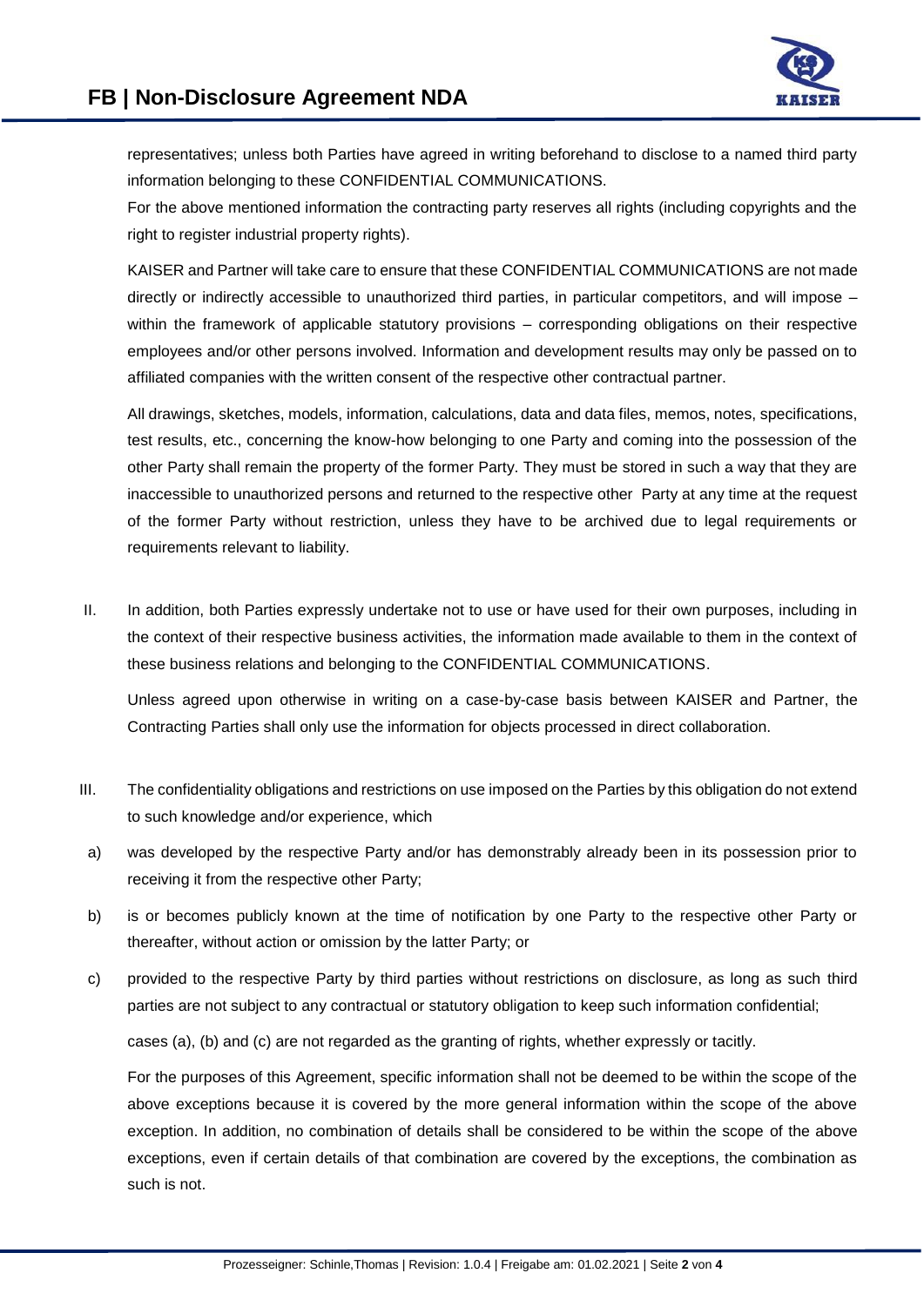

- IV. If one Party passes on information or documents belonging to the CONFIDENTIAL COMMUNICATIONS of the respective other Party, or passes on the required consent on the part of the latter Party to third parties or uses them for its own purposes or has them used by third parties, the former Party shall be obligated to compensate the respective other Party for any loss or damage arising therefrom.
- V. The Parties shall endeavor to settle amicably by mutual agreement all disputes arising out of this Agreement and/or about its validity.

If, despite such efforts, an agreement is not reached, all disagreements relating to this Agreement shall be finally settled under the Rules of Arbitration by by the Rules of Arbitration of the German Abitration Institute (DIS) to the exclusion of the ordinary courts of law.

The court of arbitration is located at the Chamber of Commerce in Villingen-Schwenningen.

This Agreement shall be valid for a period of 5 years from the date of signature by both Parties. This period shall be extended by one year at a time, unless terminated in good time 6 months prior to expiry of the respective contract term, - in writing by registered letter - this agreement.

- VI. Each contracting party has the right to terminate this contract prematurely with a registered letter without notice if the other contracting party violates an essential contractual obligation and has not remedied this violation despite written reminder within 30 working days.
- VII. Both Parties agree that all documents, records, information, products, prototypes, drawings that were mutually exchanged are returned to the respective owner immediately upon termination of the negotiations or business relations, unless they have to be archived due to legal or liability requirements.
- VIII. The contracting parties are aware, that
	- a) the violation of trade and business secrets is prosecuted and punished according to the provisions of the German Law on the Protection of Trade Secrets (GeschGehG);
	- b) the party who violates trade and business secrets is obliged to compensate the resulting damage on the basis of the provisions of the GeschGehG, and
	- c) the illegal alteration of data and sabotage of data processing systems according to §§ 303a and 303b German Penal Code (StGB) is punishable by imprisonment for up to 2 or 5 years.
- IX. In the event of further development or other agreements, rights, licenses and other rights of use to the Confidential Information shall be regulated separately therein - however, there shall be no obligations to guarantee the correctness or completeness of the information communicated or to grant a contractual partner licenses to industrial property rights or copyrights that go beyond the right of use of this agreement.